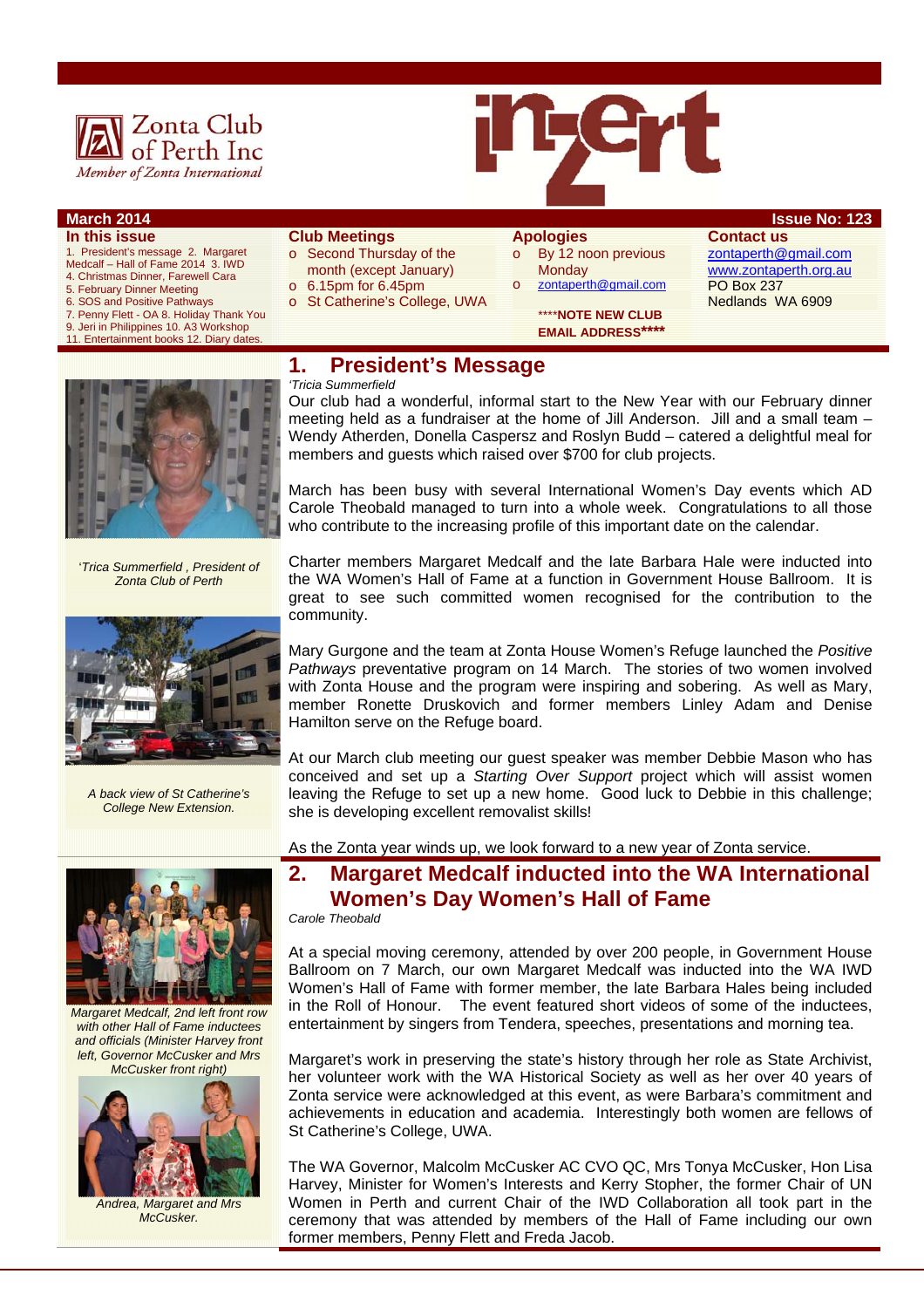

*Margaret in the West Australian…* 



*WA IWD Collaboration Partners* 



*Sue Schafers and Celia Papworth (Swan Hills) did a great job in hosting the UN Women Breakfast* 



*Ruth Thomas (Swan Hills) on the Zonta Stand at UN Women breakfast* 



*UN Women IWD cards* 



*Prof Lyn Beazley is a wonderful supporter of Zonta – here at the Bunbury Breakfast* 

Andrea Creado – A3 Woman of Achievement 2012, in her role as CEO of Ishar, the organisation that is the current secretariat for the IWD Collaboration's Hall of Fame presented the Hall of Fame brooches with Mrs McCusker.

Margaret was very surprised (shocked?) to discover that she had been nominated for the Hall of Fame, but took it all in her stride. She attended the photo shoot by the river with the West Australian at 8am one morning with the result being a lovely spread in the West on Saturday 8 March, the actual International Women's Day.

Congratulations Margaret, we are all very proud of you and are pleased to see your service to WA, both professionally and in the community, being recognised.

#### **3. International Women's Day 2014**

*Carole Theobald*  International Women's Day is a time to celebrate the achievements of women and also to raise awareness of the inequality experienced by women around the world. According to UN Women, 1 in 3 women worldwide will experience violence in their lifetime; in South Asia 49% of women have never been able to attend school; and in 10 years violence against women will cost the Australian economy \$15 billion as 750,000 women will report family violence. On the plus side many Zontians, are actively taking action to make the world a kinder, fairer and safer place.

In Area 3, there were many events held to celebrate IWD including:

- 5 March UN Women IWD Breakfast in the Perth Convention and Exhibition Centre organised by a team led by the energetic Davina Hunter (the former Chair of the Young UN Women Chapter in Perth). This year the team, including Zontians Sue Schafers (Perth) and Celia Papworth (Swan Hills), faced many challenges as UN Women not only disbanded their UN Women Chapters, but also transitioned the breakfast events in each State into a more stream-lined, consistent, corporate format. This year's event attracted around 900 attendees. It featured a lively panel discussion facilitated by Catherine Fox, journalist with the Australian Financial Review, with Elizabeth Broderick, Sex Discrimination Commissioner, Australian Human Rights Commission and Elzira Sagynbaeva, Pacific Regional Programme Director for UN Women as well as one of the sponsors Lance Hockridge, Aurizon's CEO. Ruth Thomas (Swan Hills) and I set up a Zonta stand showing birthing kits and cushions and handed out hundreds of bookmarks with our Zonta 'spiel' to attendees as they walked by. Great fun!
- 5 March a new blank greeting card was also launched at the UN Women Breakfast event that featured flowers in the purple, green and white colours of IWD. The flowers were painted WA artist Philippa Nikulinsky who donated her painting that was auctioned at the breakfast. I spent a lovely day with other IWD collaboration members, hand packing thousands of the cards, (some blank, others with an IWD message) into cellophane wrappers and sending them to Canberra to be sold on the UN Women Australia web site.
- 7 March Margaret Medcalf's induction into the WA IWD Women's Hall of Fame (see page 1)
- 7 March the Zonta Club of Peel hosted a successful breakfast at the Mandurah Quay Resort featuring Prof Lyn Beazley who was also the speaker at the Bunbury Club's event.
- 8 March a sundowner event at Zonta Club of Bunbury to meet Prof Lyn Beazley. Members brought a wide variety of canapés and this was a lovely evening of fellowship. I strongly encourage all members to get to know members from other clubs – we have some wonderful women in Zonta!
- 9 March Zonta Club of Bunbury's breakfast at the Lighthouse Resort attracted over 300 attendees. This was a glorious morning with Lyn's speech touching, moving and inspiring everyone in the audience. This event was well organised, friendly, informative and fun. Lyn literally lit up the room and before and after her presentation chatted to attendees - young and old – male and female sharing her passion for science and enthusiasm for life. After the event, Nan Martella (Bunbury) introduced me to a very impressive young woman, Kailyn Crabbe from Manea College in Bunbury who is very interested in starting a Z Club at her school. Since the breakfast, Kailyn has made great progress in getting staff and other students involved and we hope to soon start a Z Club at Manea College.
- 9 March Zonta Club of Dunsborough's breakfast at the Palmer Winery featured guest speaker Teri O'Toole from Red Cross who spoke about the Myths of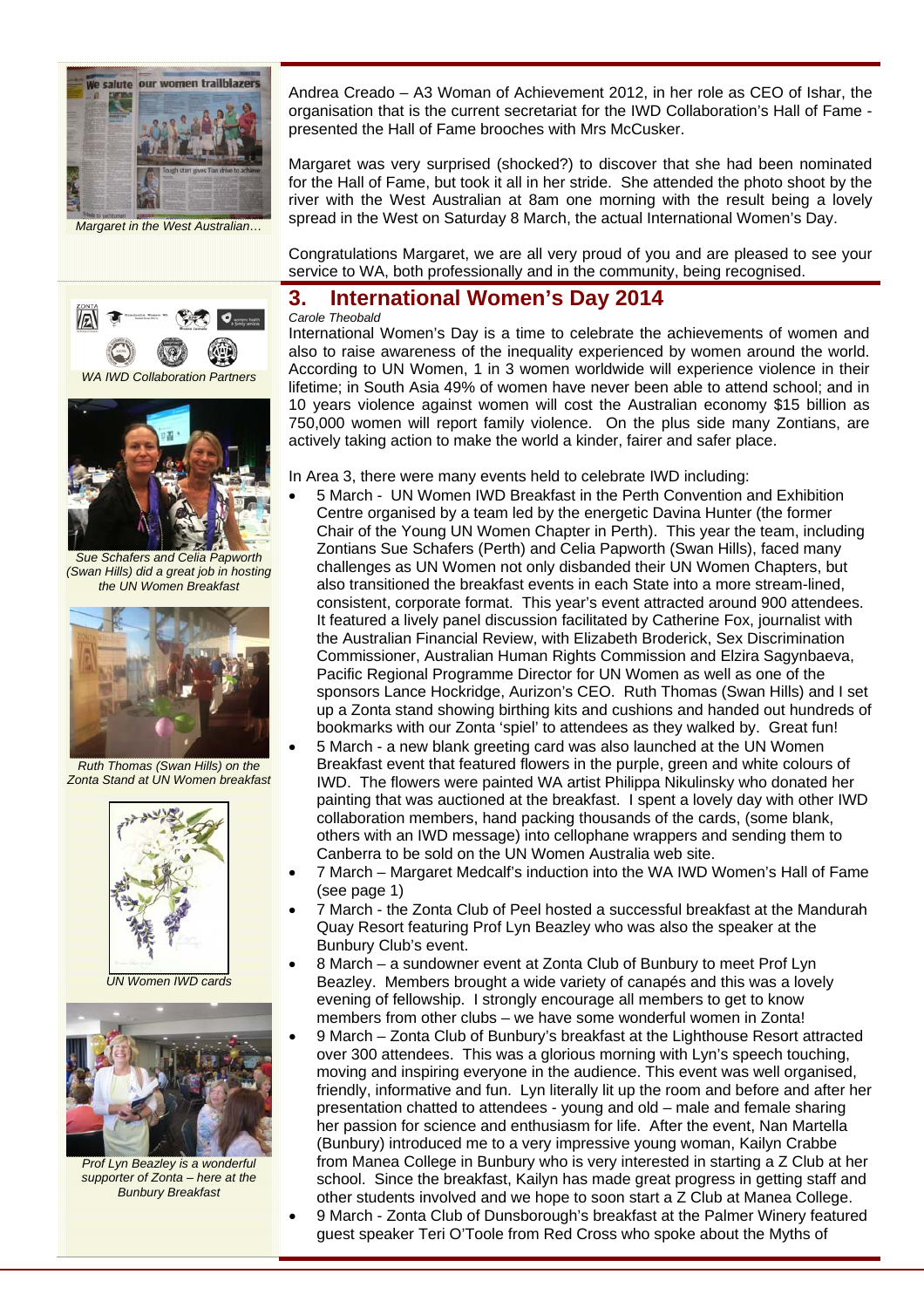

*The stage is set for the Swan Hills Comedy Night* 

Asylum Seekers. Members will remember Teri's inspirational talk at last year's Area 3 Workshop and I gather that this event went very well.

 9 March – Zonta Club of Swan Hills held a Comedy Night with the Garrick Theatre performing in the gardens of the Mallard Duck Restaurant. This was a wonderful evening where we sat under the stars with our picnics and had a great laugh watching some very talented actors perform. Hopefully, Swan Hills will make this an annual event.

IWD is an ideal time to raise awareness of Zonta in the workplace. Agnes Vacca gave a presentation at her workplace at KPMG and I spoke to a group at my workplace in the Department of Transport. By wearing the purple UN Women ribbons and having bookmarks and brochures on your desk, it is easy to quietly raise the credibility and visibility of Zonta during the weeks surrounding IWD.

#### **4. Christmas Dinner Meeting and Cara's farewell**  *Gill Palmer*

The weather,the company and the food were perfect for December's Dinner at St Catherine's College, UWA. A smaller than usual group of members and past members including Lesley Meaney, Sandy McGregor and Diana Rigg, enjoyed a magnificent buffet and shared an evening of fellowship. The highlight of the evening was a presentation by Cara Webling, the inaugural President of the Golden Z Club. Cara has done a magnificent job in establishing the club and she summarised what members have been doing and where they are going next. The main points of her speech are reproduced below.

*On behalf of the St Catherine's Golden Z Club, I would like to thank you all for your support and guidance which allowed us to make history by forming the first Golden Z Club in District 23.* 

*This year allowed us to dip our toes into what it means to be a Golden Z Club member. The members have assisted in many of the endeavours of the Zonta Club of Perth that included:* 

- *the Morrision Fashion Show in which Den Scheer gave her time to model a range of clothing as well as being the photographer for the evening;*
- *several members attending the District 23 Conference and assisting many Zontians over the weekend;*
- *working together with the residents of Trinity College to collate birthing kits that are sent overseas to provide a clean birthing environment for women in developing countries; and*
- *assisting with the High Tea and photo exhibition.*

*Next year, the club will have many of their own fundraising and awareness activities which will benefit the women and children within the local and the not so local community. The Golden Z Club will be welcoming new members who will bring with them new ideas. We are fortunate enough to have ten founding members continuing their membership:* 

- *Gemma Vice President who will be commencing her Master's degree in Music Psychology*
- *Vanitha Golden Z Secretary who will be commencing her third year in Landscape Architecture*
- *Katie and Liana Directors of the Golden Z who will be continuing onto their fourth year in Medicine*
- *Danah who is in her second year of Human Bio Neuro Science*
- *Lauren is moving into her fourth year of Bio Medical Science and Law*
- *Christine will also be continuing on with her studies in Law and the Arts*
- *Rebbecca is completing her Masters in Zoology*
- *Simone is commencing a Masters and PhD in Psychology*
- *And last but by no means least Den, who is finishing her degree in Fine Arts and has just started planning her second book which will be aimed at Lower Primary children.*

*I think we can all agree that the future of the Golden Z club is most definitely in safe hands!* 



*Raffle Prizes* 



*Delicious Christmas Food* 



*A beautiful Margaret Medcalf table decoration* 



*Golden Z Club Charter night 12 August 2013 Back Row L-R Rebecca Adam, Den Scheer, Georgina Copeland (hidden), Christine Hui and Danah Hourani Front Row l-R Kate Hill, Wei Liam Tan, Vanitha Jahakumar, Manal Masood, Gemma Leeson and Cara Webling*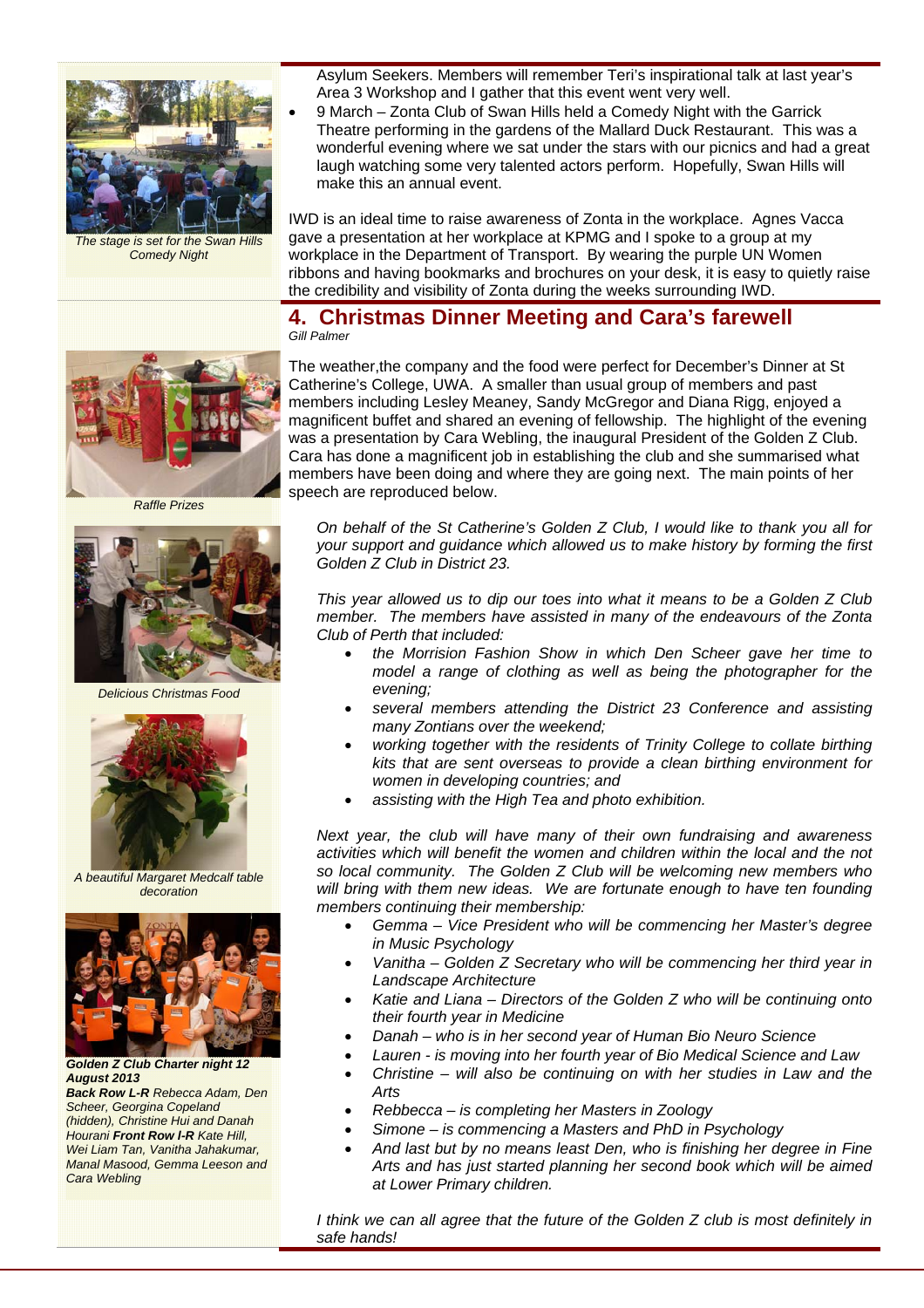

*L-R Cara Webling and 'Tricia Summerfield (ZCP President)* 



*Cara won the hamper!* 

*There are a few members who have left St Catherine's and therefore the Golden Z Club to either pursue further studies or begin their careers.* 

- *Kate has been offered a place in Brisbane to undertake a Masters in Psychology*
- *Nicola who was the Golden Z Treasurer has moved to Switzerland for a one year exchange and is continuing to study Law*
- *Georgina who is also studying law has relocated to Adelaide to finish her studies.*
- *As for me the President of the Golden Z Club 2013, I have accepted a two year teaching position in Lombadina, an isolated community in the Dampier Peninsula within the Kimberley, 200km North of Broome. I will be teaching Lower Primary. I am looking forward to learning about the Bardi people's culture which is immersed within the community. I am excited for what lies ahead and am ready as I can be for the challenges that I will face – there of course will be a few surprises ahead of me I am sure! I am also looking forward to being part of their community.*

*I will of course keep you posted with the news of my adventures in Lombadina. Once again, thank you very much for making me feel so welcomed at the Zonta meetings each month and I wish you all a Merry Christmas/Happy Holidays and a very Happy and Healthy New Year.* 

Many thanks Cara for getting the Golden Z Club off to such a great start!

*Editor's note: Following a successful promotion during Orientation Week, the Golden Z Club has attracted 30 members for 2014, including young women and young men. The future is looking good for the club.* 

# **5. February Dinner Meeting**

*Wendy Atherden* 



*Members and friends enjoy the meal* 



*Yummy food waiting to be eaten.* 

A delightful change to our normal dinner meeting was the evening at Jill Anderson's place on February 13<sup>th</sup>. Tables and chairs were set up on Jill's expansive back lawn, the weather was perfect and we all had a chance to catch up on our friend's "doings" over the Christmas period.

Jill had organized all the food and the preparation was part of the fun for Jill, Wendy, Roslyn and Donella. We were spoiled with delicious ham, salads, frittata, bread, punch and excellent wine from Samson's cellars. Dessert was a scrumptious fruit salad, meringues and cream. The weather was warm and still and we were pleased to have the company of some invited guests. 'Tricia managed to fit the necessary business part of the meeting into a few minutes so the flow of conversation was barely interrupted.

Jill, you are a wonderful, organized hostess and we are all so pleased you initiated this special evening.

*Thank you Jill for your wonderful hospitality and Wendy, Roslyn and Donella for all their help in making it a very enjoyable evening.* 



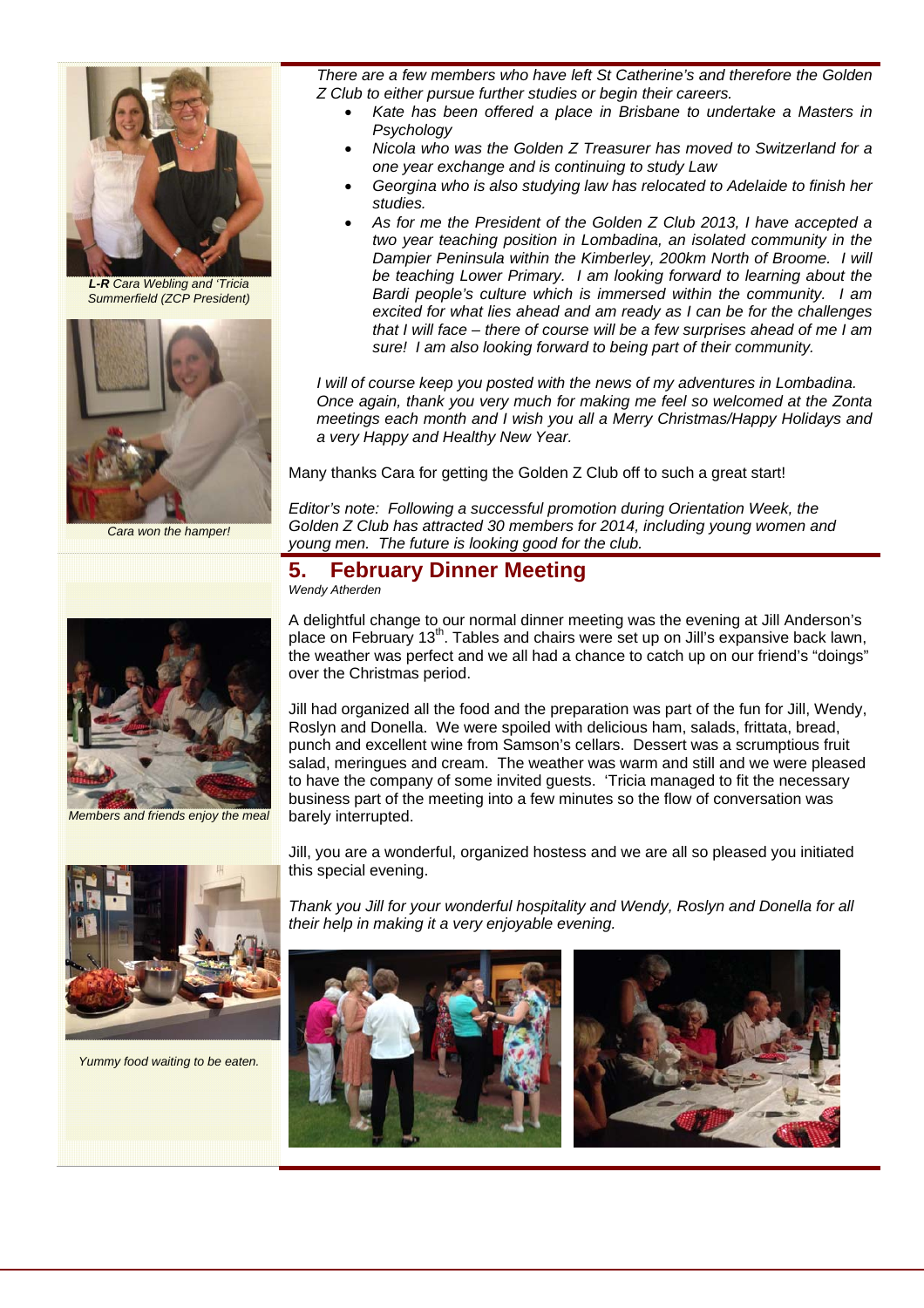

*Debbie came up with the idea of SOS during days of solo driving in a campervan across the Nullarbor….* 



*L-R: Debbie Mason, Prof Colleen Hayward and Angie Perkins, Project Officer of the Positive Pathways Program at Zonta House at the launch of the Positive Pathways Program in March 2014.* 



*The launch of Positive Pathways at the offices of Norton Rose Fulbright in Perth.* 

# **6. SOS - Debbie Mason gets things moving**

*Carole Theobald* 

Zontians are an inspiring bunch and none more so than Debbie Mason. At the March Dinner meeting Debbie shared her 'journey' to the Eastern States that ended with her forming *Starting Over Support* on her return – a project to help women 'refurnish' their lives when leaving a refuge….

Debbie described how on a recent 3 week trip travelling alone in a campervan to Adelaide and Castlemaine she had about 9 days to literally sit, drive and think. She kept thinking of a woman in Adelaide who had been helping homeless people get off the street and whose efforts had culminated in a \$16 million donation by the SA State Government to build a hostel that houses 290 senior homeless people and is operated by volunteers.

*I* kept thinking, surely there is something that could be done for the homeless in *Perth along these lines and … kept being brought back to the Zonta House Refuge and what happens to the residents when they leave there. Where do they go? How do they manage to begin their life on their own, especially if they have come from a controlling, potentially violent relationship where they had no access to money and no say in their own lives?* 

Debbie had previously donated furniture to the Refuge and thought that she could take this a step further. She has definitely done this. She has now established a small warehouse where goods are stored; created a list of furniture, furnishings and equipment as 'start up packages' – ranging from beds to potato peelers; arranged for volunteers to collect and deliver the furniture; and set up a system to receive donations to buy items such as fridges, cleaning agents etc that may not always be available via donated goods. She is supported by electricians who check that all donated electrical goods are safe to use and continuously looks for sponsors and donors to build up the project.

*Starting Over Support* has been adopted under the umbrella of the Zonta House Refuge Association and you can make donations via the form on our club website at www.zontaperth.org.au. If you can donate time, goods or money, please let Debbie know via the form.

#### *Launch of Positive Pathways*

.

On Friday 14 March, the Zonta House Refuge Association's Positive Pathways Program was formally launched by Professor Colleen Hayward in the presence of the wife of the WA Governor, Mrs Tonya McCusker. Positive Pathways provides proactive means to assist women to break the crisis cycle. This breakfast event, capably organised by former Zontian Linley Buchanan, featured an overview of the Refuge from Chairperson Mary Gurgone (member of our club) and a description of the Positive Pathways Program by its manager, Kelda Oppermann. Two women from the refuge passionately spoke about their experiences of the program and it is reassuring to see just what will be achieved from the \$250,000 grant from Lotterywest.

The Positive Pathways and SOS projects will feature strongly in the Area 3 Workshop on Saturday  $10^{th}$  May – so book your place today! (see Diary Dates)



*Dr Penny Flett AO* 

# **7. Penny Flett OA - Officer of the General Division of the Order of Australia**

Congratulations to Dr Penny Flett, past member of the Zonta Club of Perth, on becoming an Officer of the Order of Australia on Australia Day 2014. Besides being a very progressive CEO of the Brightwater Care Group, Penny was the 2009 Western Australian of the Year, has been the Chair of the Australian Bravery Decorations Council since 2011 and a member since 1999. She has been a Pro-Chancellor at the University of Western Australia since 2008 and a member of the UWA Senate since 2007. She currently sits on a number boards involved with aged care and has also been on the board of the Water Corporation and was a former President of the Chamber of Commerce and Industry.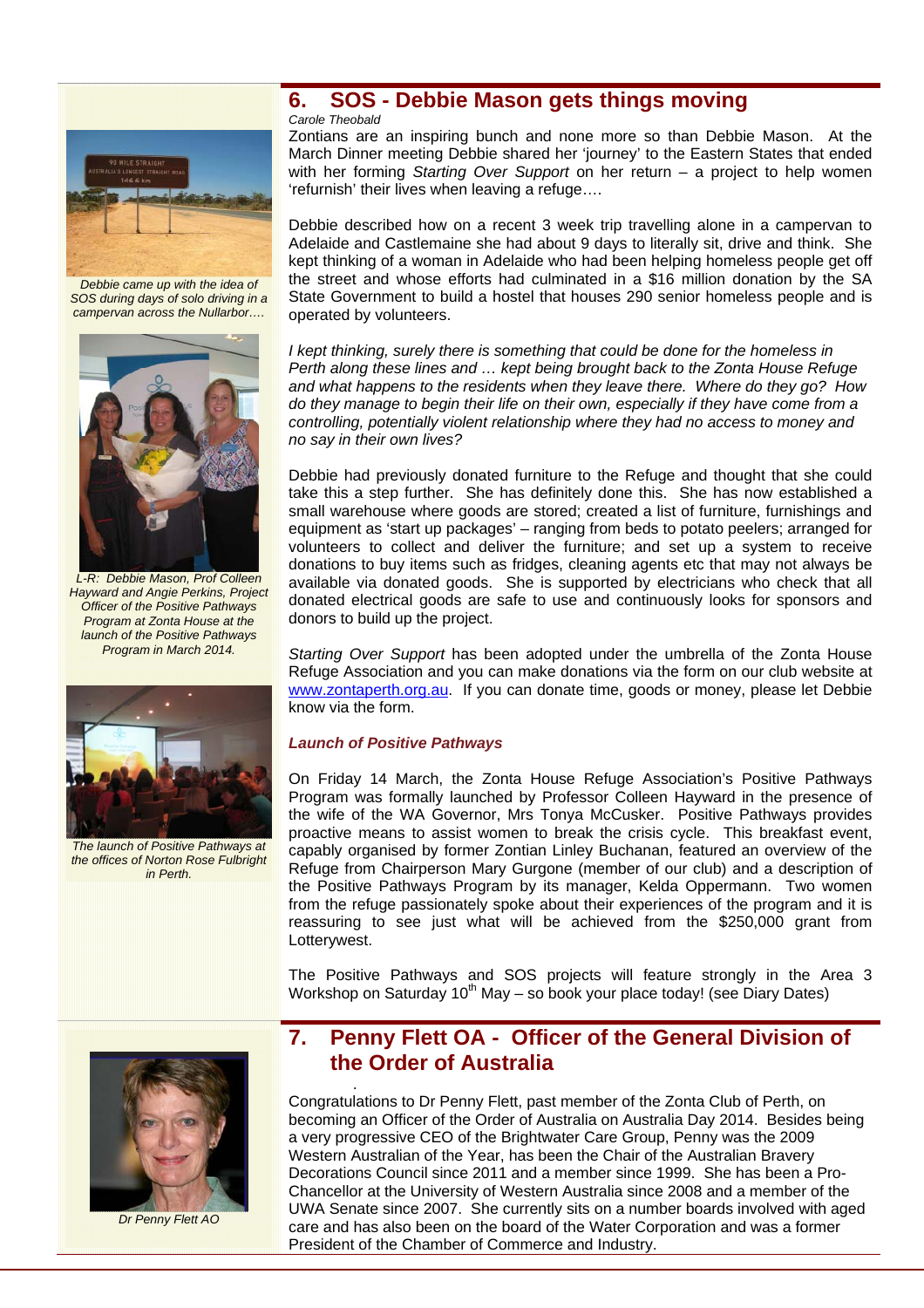

*Officer of the Order of Australia – female arrangement* 

Penny first joined the Zonta Club of Perth in 1991 and recently left the club when her husband retired so they could spend more time travelling between her other commitments. Penny has worked tirelessly for her community and it is wonderful to see her valued contribution recognized. Her award is *for her distinguished services to aged persons through significant contributions to improve care and support services, to education, and to the community of Western Australia.*

The Order of Australia now has five levels: Knight/Dame of the Order (AK/AD), Companion of the Order (AC), Officer of the Order (AO), Member of the Order (AM) and Medal of the Order (OAM).

In our club it has been an honour to have a Member of the Order (Lennie McCall), a recipient of the Medal of the Order (Margaret Medcalf). In addition, the late Jean Oldham was also an OAM and Freda Jacob who recently retired from the club is an AM. It is notable that from 28 March the outgoing Governor General, who is an honorary Zontian, will be known as the Honourable Dame Quentin Bryce AD CVO. Find out more about the awards at www.itsanhonour.gov.au

#### **8. Thank you for a Wonderful Holiday**

*Wendy MacGibbon* 

I have received the following letter from a recipient of our Zonta Club of Perth Holiday Relief Scheme.

*To Zonta Club of Perth Inc,* 

*Our family can't thank you all enough for our wonderful holiday in Albany. It gave us an opportunity to regroup as a family (which can be very difficult when you have foster children coming and going) and to enjoy each others' company.* 

*We did some sightseeing, visiting absolutely amazingly beautiful places.* 

*Taking in the history of Albany was an eye opener for us all. Mostly though, we enjoyed simply being able to stroll down to Emu Point. The children loved playing in the water and we loved knowing that they are safe in the shallows.* 

*Once again we can't thank you all enough for this break after a particularly hard and stressful year. Many, many thanks*.



*Emu Point facing King George Sound* 



*The three mangoes that I ate at night as I couldn't sleep. Cost less than \$1!* 



*Me, (right) with my new Peace Corps or American Volunteer friend, who is also based in Catarman* 

#### **9. Update from the Philippines**

*Jeri Sein* 

*Member Jeri Sein is currently based in the Philippines for six months as an Australian Youth Ambassador for Development (AYAD) - a program run through the Department of Foreign Affairs and Trade…. Jeri is increasing resource capacity at a small Filipino Not-for-Profit Organisation called Sentro ha Pagpauswag ha Panginabuhi (SPPI or Centre for Local Economy Development). Jeri is seeking more donor funding for SPPI so that they can continue to provide sustainable income solutions to local businesses such as seaweed farming. She is also transferring her skills and knowledge of business management (she has an MBA) and writing funding submissions to the staff at SPPI. – Editor.* 

Since 10<sup>th</sup> February, I've been in Catarman, Northern Samar. It's been an exciting adventure so far – though it can get a bit lonely as there are no other Aussie Volunteers to talk to – but I have plenty of opportunities to make new Filipino friends. I work with 4 other ladies at the office. At first I stayed in temporary accommodation, but have now moved into my new studio room with a separate toilet. My two workmates helped me buy all the furnishings and household items for my new home. They even came around to hang new curtains up and clean and tidy my place. I've also been having lunch working meetings with my workmates.

It's all very relaxed and laid back here. I met the Major of Capul Island where the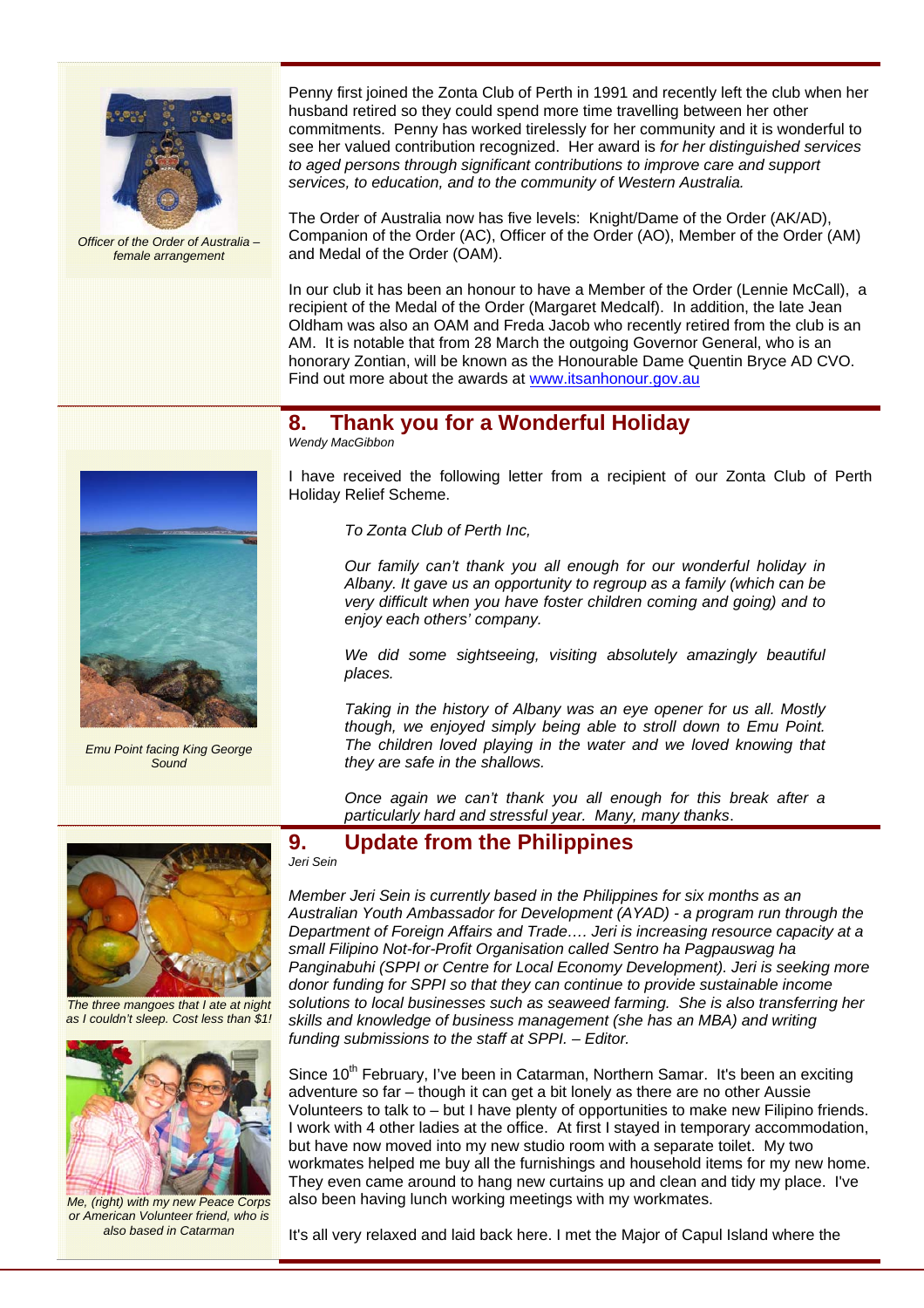



*"Smooth and luxurious mosquito net" - it definitely is not!* 

NGO that I currently work for (they are called SPPI or Centre for Local Economy Development) provides training and capacity building workshops / seminars to seaweed farmers. I also had a chance to visit Capul Island. The scenery is so beautiful. I've travelled in so many different modes of transport: banca to travel between islands, motorboats to travel from the mainland area to Capul Island, jeepneys for long distance travel i.e. 30 minutes or more, tricycles for medium to long distance, and pedicabs for short distances. I'm currently learning how to speak Tagalog. Hopefully by the time I come back to Perth, I will be fairly fluent in conversational Tagalog.

All is well at my end. I'm a lot braver and confident and definitely more adventurous. There have been moments where I've questioned my decision to move here - days when I feel a bit lonely or just miss home or when the toilet was not flushing or when I don't get a hot shower. But I always reflect on the bigger picture and my motivations that led me to here. I'm being mindful of every new experience and celebrating small wins. I'm also laughing a lot more too  $-$  it is the only way to get through some rough patches – however there are more good days than down moments. I've also put up more pics and commentary on my website: http://jerisein.wordpress.com/ - so please have a look.

*PS from Jeri's blog. Jeri has now moved house as there were security concerns at the place she had moved into….she has also successfully navigated the local GP system getting treatment for an eye infection; come to terms with the totally cash society, the cold showers and manually flushing the toilet with a pail of water and feels that it is 'normal' to hop on pedicabs or tricycles to get around - well done Jeri!* 

# $Z$ onta – What's your pleasure?



*The views of Perth from Heathcote are beautiful* 



*Reserve your Entertainment book today!* 

**Zonta Club**<br>of Perth Inc.

son & the Zonta Club of Per n exclusive event to view the<br>Winter Collection nesday 18<sup>m</sup> June 2014 Shop 164, Claremont Quarter, entation by Kylie Radford **Individual styling sessor**<br>Ity Morrison stylists Tickets \$40<br>http://www.br<br>AFR-15-10 M



*Book on line for the Morrison's event* 

# **10. Area 3 Workshop**

The theme for this year's Area 3 workshop is "Zonta – what's your pleasure?". The event is hosted this year by the Zonta Club of Perth Northern Suburbs. You will certainly get pleasure from the superb venue in Applecross overlooking the Swan and Canning Rivers. Zontians will attend from the six clubs in WA and it is an opportunity to learn more about our organization and what we can achieve together. With District Governor Ann Horrocks flying in from Bendigo for the event and Zonta International Director Liz Woodgate in attendance, this will be your opportunity to learn first-hand what happens at the District and International levels of Zonta.

The morning's activities will focus on the roles in Zonta – helping you to understand who does what and why and hopefully fit many pieces into your Zonta jigsaw. The afternoon will feature guest speakers from the Zonta House Refuge who will outline how the Positive Pathways Program helps women from a number of refuges and explain how you can help with the Starting Over Support Project. There will also be a special focus on literacy – and what can be done to improve it. At only \$50 including morning tea, lunch and afternoon tea, this is a value packed day. Don't miss out and book today using the registration form below.

# **11. Entertainment Books**

The club will have Entertainment Books available from May. They will be in either hard copy or the new downloadable 'app' format. Please let Carole know via zontaperth@gmail.com if you would like one – great value at \$65 each.

### **12. Diary Dates**

**Thursday 10 April, Club Dinner Meeting, St Catherine's College, 6.15pm for 6.45pm -** Don't forget to email apologies to zontaperth@gmail.com by Monday lunchtime.

**Saturday 10 May, Area 3 Workshop, Heathcote Centre, Applecross, 9.30-4pm**  Registration form overleaf and on club web site. Cost \$50.

Saturday 17 May, Perth Northern Suburbs, High Tea, 2-4.30pm - This event will be held at 1 Gobba Court, Bayswater. Tickets \$25 each are available from Meriyn@idefm.com.au or call Merilyn on 0402 117 666.

**Wednesday 18 June, Morrison's Fashion Event, Claremont Quarter 6-8pm**  Tickets \$40 for this fundraiser may be purchased online from http://www.trybooking.com/EOJT . RSVP by 30 May.

**27 June – 1 July Zonta International Convention, Orlando, Florida** 

#### **8-10 August Pregnancy, Babies and Children's Expo – Birthing Kit Stand.**

If you can give a few hours on the stand please contact Jean Wyder on wydervision@gmail.com